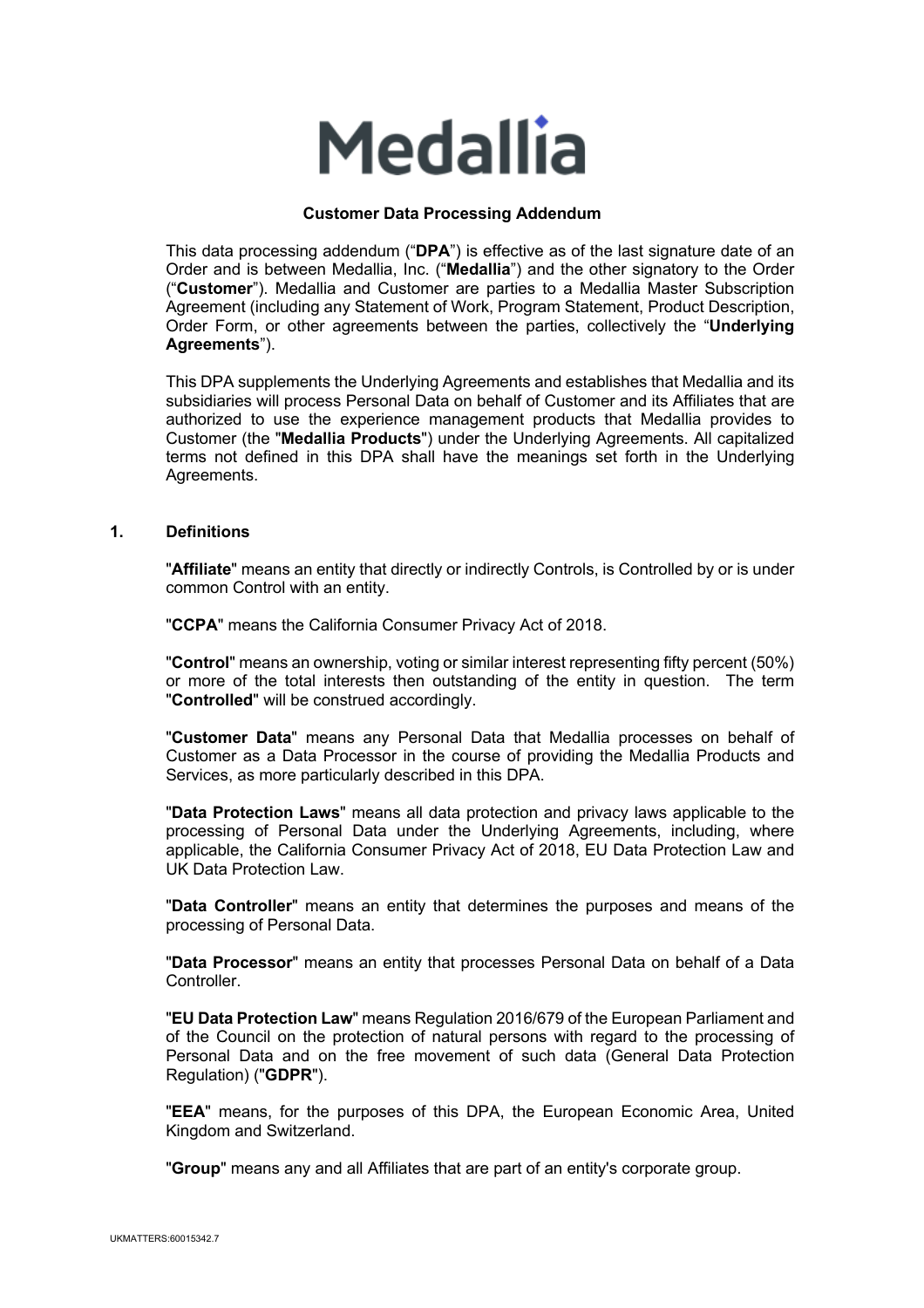**"Model Clauses"** means the controller-to-processor standard data protection clauses currently in force, as approved (i) by the Information Commissioner's Office or under applicable UK law, and/or (ii) by the European Commission (as applicable) as amended or updated from time to time).

"**Personal Data**" means information relating to an identified or identifiable natural person.

"**Processing**" means any operation or set of operations which is performed upon Personal Data, whether or not by automatic means, such as collection, recording, organization, structuring, storage, adaptation or alteration, retrieval, consultation, use, disclosure by transmission, dissemination or otherwise making available, alignment or combination, restriction, erasure or destruction and "**process**", "**processes**" and "**processed**" will be interpreted accordingly.

"**Security Incident**" means any confirmed unauthorized or unlawful breach of security that leads to the destruction, loss, alteration, or unauthorized disclosure of or access to Customer Data.

"**Sell**" (and its derivatives), and "**Service Provider**" shall have the meaning ascribed to them in the CCPA or the meaning ascribed to those terms or similar terms in any other similar law, as applicable.

"**Special Category Personal Data**" means any Personal Data revealing racial or ethnic origin, political opinions, religious or philosophical beliefs, or trade union membership, and the processing of genetic data, biometric data for the purposes of uniquely identifying a natural person, data concerning health or data concerning a natural person's sex life or sexual orientation.

"**Services**" means the professional services provided by Medallia to Customer under the Underlying Agreements.

"**Sub-processor**" means any Data Processor engaged by Medallia or its Affiliates to assist in fulfilling its obligations with respect to providing the Medallia Products and Services pursuant to the Underlying Agreements or this DPA. Sub-processors may include third parties or Medallia Affiliates.

"**UK Data Protection Law**" means the Data Protection Act 2018, Privacy and Electronic Communications (EC Directive) Regulations 2003, and the Regulation (EU) 2016/679 of the European Parliament and of the Council of 27 April 2016 on the protection of natural persons with regard to the processing of personal data and on the free movement of such data as implemented into UK law (United Kingdom General Data Protection Regulation) (as implemented by the Data Protection, Privacy and Electronic Communications (Amendments etc) (EU Exit) Regulations 2019, and the Data Protection, Privacy and Electronic Communications (Amendments etc) (EU Exit) Regulations 2020) ("**UK GDPR**").

#### **2. Roles and Scope of Processing**

- 2.1 **Role of the Parties.** As between Medallia and Customer, Customer is the Data Controller of Customer Data and Medallia shall process Customer Data only as a Data Processor or Service Provider acting on behalf of Customer.
- 2.2 **Medallia's Processing of Customer Data; No Sale.** Medallia shall process Customer Data in compliance with Data Protection Laws. Medallia shall not (i) Sell Customer Data, or (ii) retain, use, or disclose the Customer Data for any purpose other than for the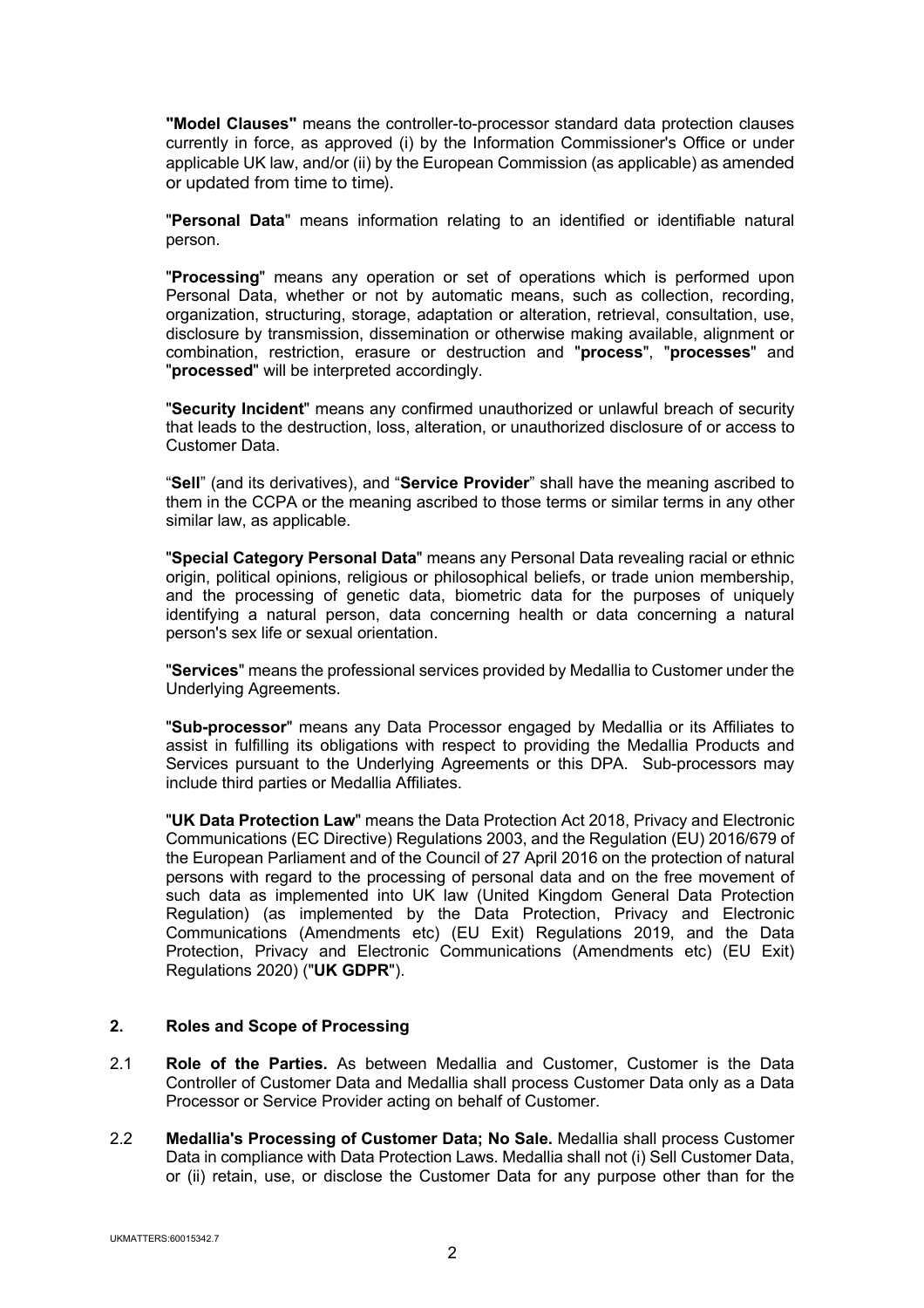specific purpose of performing the services specified in the Underlying Agreements and this DPA.

- 2.3 **Customer Processing of Customer Data.** Customer shall ensure that Medallia's processing of Customer Data is permitted under applicable Data Protection Laws. This obligation includes: (i) complying with its obligations as a Data Controller under Data Protection Laws in respect of its processing of Customer Data and any processing instructions it issues to Medallia; and (ii) ensuring that Customer's privacy policy allows for the delivery of Customer Data to Medallia and its use as disclosed to Customer by Medallia; (iii) securing any required consents and rights necessary under Data Protection Laws for Medallia to process Customer Data and provide the Medallia Products and Services pursuant to the Underlying Agreements and this DPA; and (iv) informing Medallia in a timely manner of any opt out requests received after the delivery of the Customer Data.
- 2.4 **Customer Instructions.** Medallia shall process Customer Data only in accordance with Customer's documented lawful instructions. The parties agree that this DPA, the Underlying Agreements, any actions taken by Customer in the Medallia Products, and any instructions related to Services, set out the Customer's complete instructions to Medallia in relation to the processing of Customer Data. Additional processing outside the scope of these instructions (if any) will require prior written agreement between Customer and Medallia.
- 2.5 **Details of Data Processing.** The subject matter, duration, purpose of processing, categories of data subjects and types of personal data are set out in Annex A.
- 2.6 **Access or Use.** Medallia will not process Customer Data, except as necessary (i) to provide or maintain the Medallia Products, provide Services, or other obligations in the Underlying Agreements; or (ii) to comply with the law or binding order of a governmental body.
- 2.7 **Prohibited Data.** Customer shall not configure the Medallia Products to collect any bank account numbers or bank transaction information, payment card or credit card information, social security numbers, state identification numbers, passports numbers, and Special Category Personal Data (collectively, "**Prohibited Data**"). Where Prohibited Data is nevertheless submitted within Customer Data, Customer acknowledges that in such cases Medallia will not be responsible for any subsequent liability arising from the processing of the foregoing categories of data.

## **3. Subprocessing**

- 3.1 **Authorized Sub-processors.** Customer agrees that Medallia may engage Subprocessors to process Customer Data on Customer's behalf, and authorises (a) Medallia to appoint other members of the Medallia Group as sub-processors, and (b) Medallia and other members of the Medallia Group to appoint third party data centre operators, servicing, analytics and technical support providers, technology and software providers, and outsourced support providers as sub-processors to support the performance of the Services.
- 3.2 **Sub-processor Obligations.** Medallia shall: (i) enter into a written agreement with the Sub-processor as required by Article 28 of GDPR or UK GDPR (as applicable) (or their equivalent in Data Protection Laws); and (ii) remain responsible for its compliance with the obligations of this DPA and for any acts or omissions of the Sub-processor that cause Medallia to breach any of its obligations under this DPA.
- 3.3 **Changes in Sub-Processors for Medallia Products.** For Sub-processors that are used to provide the Medallia Products: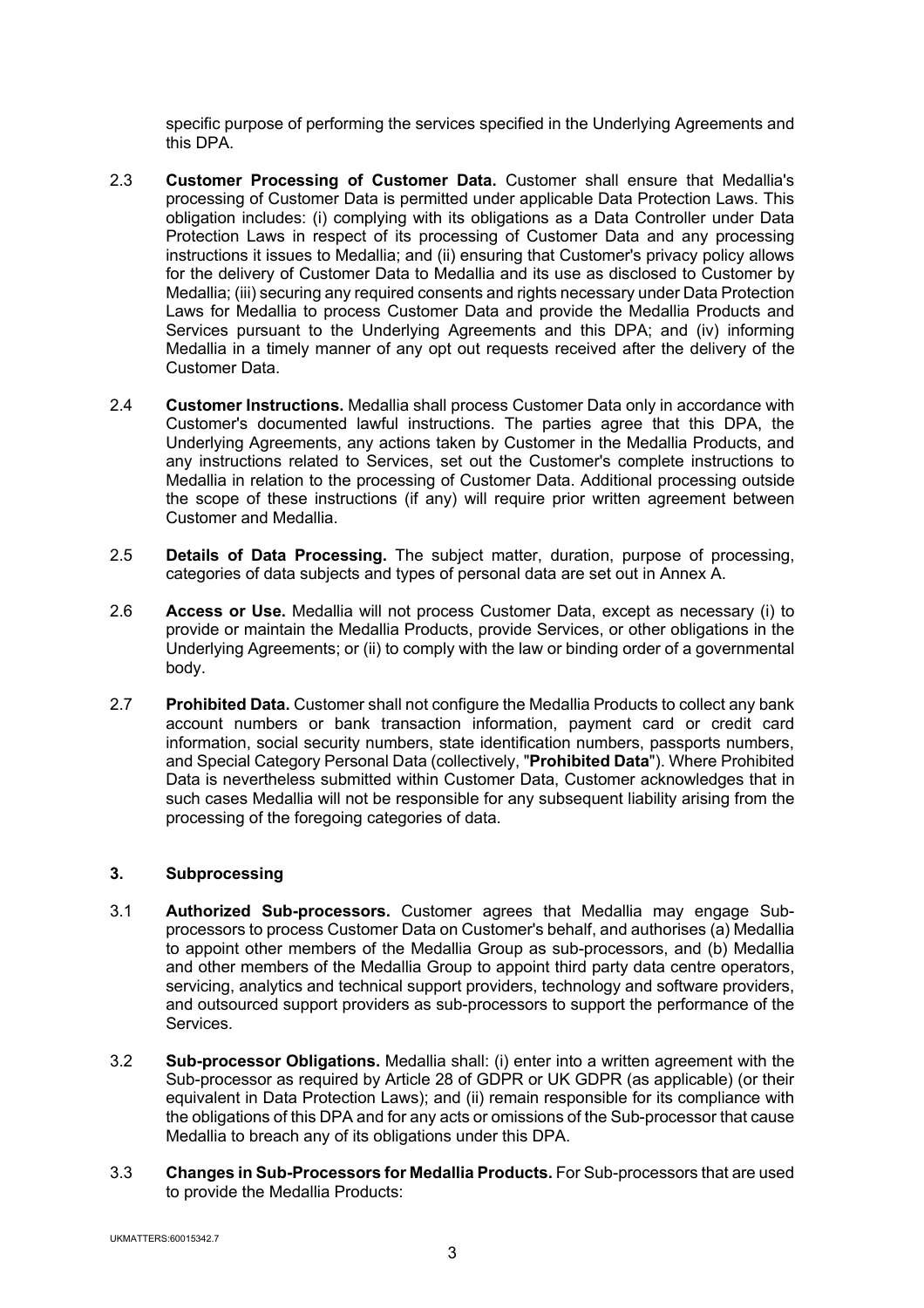- (a) Medallia shall inform Customer in advance (by email or by posting on the company website) of any intended new or replacement sub-processors prior to them starting sub-processing Customer Data.
- (b) Customer may object to Medallia's appointment of a new Sub-processor by sending an email to privacy@medallia.com within ten (10) calendar days of such notice, provided that such objection is based on reasonable grounds relating to data protection. In such event, the parties will discuss such concerns in good faith with a view to achieving resolution.

# **4. Security**

- 4.1 **Security Measures.** Medallia shall implement and maintain appropriate technical and organizational security measures to protect Customer Data from Security Incidents and to preserve the security and confidentiality of the Customer Data, in accordance with Medallia's security standards described in Annex B ("**Security Measures**").
- 4.2 **Updates to Security Measures.** Customer is responsible for reviewing the information made available by Medallia relating to data security and making an independent determination as to whether the Medallia Products and Services meet Customer's requirements and legal obligations under Data Protection Laws. Customer acknowledges that the Security Measures are subject to technical progress and development and that Medallia may update or modify the Security Measures from time to time provided that such updates and modifications do not result in the degradation of the overall security of the Services purchased by the Customer.
- 4.3 **Confidentiality of Processing.** Medallia shall ensure that any person who is authorized by Medallia to process Customer Data (including its staff, agents and subcontractors) shall be under an appropriate obligation of confidentiality (including contractual or statutory duties).
- 4.4 **Security Incident Response.** Upon becoming aware of a Security Incident, Medallia shall notify Customer without undue delay and shall provide timely information relating to the Security Incident as it becomes known or as is reasonably requested by Customer. Medallia shall promptly take reasonable steps to mitigate and, where possible, to remedy the effects of, any Security Incident.
- 4.5 **Customer Responsibilities.** Notwithstanding the above, Customer agrees that except as provided by this DPA, Customer is responsible for its secure use of the Medallia Products, including securing its account authentication credentials, protecting the security of Customer Data when in transit to and from the Medallia Products and taking any appropriate steps to securely encrypt and transfer any Customer Data to the Medallia Products, as well as backup information before uploading it to the Medallia Products.

# **5. Security Reports and Audits**

- 5.1 Customer acknowledges that certain Medallia Products are regularly audited against SSAE 16 (SOC 2 Type 2) and/or ISO27001 standards by independent third party auditors and/or internal auditors. Upon request, Medallia shall supply (on a confidential basis) a summary copy of its audit report(s) ("**Report**") to Customer where available, so that Customer can verify Medallia's compliance with the audit standards against which it has been assessed, and this DPA.
- 5.2 Medallia shall also provide written responses (on a confidential basis) to all reasonable requests for information made by Customer, including responses to information security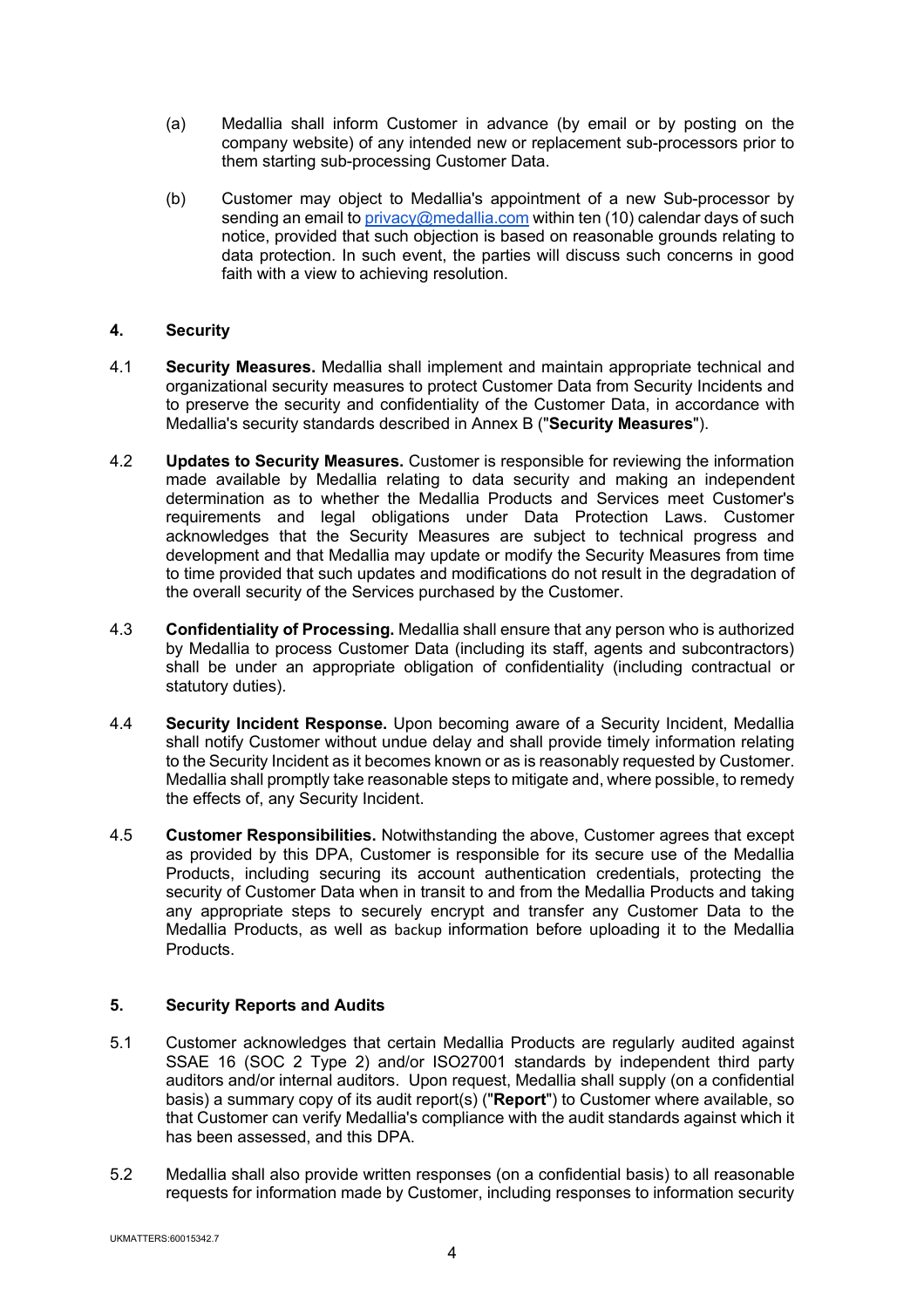and audit questionnaires that are necessary to confirm Medallia's compliance with this DPA, provided that Customer will not exercise this right more than once per year.

5.3 While it is the parties intention ordinarily to rely on the provision of the Report and written responses provided under sections 5.1 and 5.2 above to verify Medallia's compliance with this DPA, Medallia shall permit the Customer (or its appointed third party auditors) to carry out an audit of Medallia's processing of Customer Data under the Underlying Agreements following a Security Incident suffered by Medallia or upon the instruction of a data protection authority. Customer must give Medallia reasonable prior notice of such intention to audit, conduct its audit during normal business hours, and take all reasonable measures to prevent unnecessary disruption to Medallia's operations. Any such audit shall be subject to Medallia's security and confidentiality terms and guidelines.

### **6. International Transfers**

- 6.1 **Data Center Locations.** Medallia may transfer and process Customer Data anywhere in the world where Medallia, its Affiliates or its Sub-processors maintain data processing operations, which includes the United States, United Kingdom, the European Union, Argentina, Canada, Israel and Australia. Medallia will at all times provide an adequate level of protection for the Customer Data processed, in accordance with the requirements of Data Protection Laws.
- 6.2 **Adequacy decisions and Model Clauses.** To the extent that Medallia processes any Customer Data protected by EU Data Protection Law or UK Data Protection Law or that originates from the EEA or UK under the Underlying Agreements, and the processing occurs in a country that has not been designated by the European Commission or Swiss Federal Data Protection Authority or UK Secretary of State and/or UK Information Commissioner's Office (as applicable) as providing an adequate level of protection for Personal Data, the parties acknowledge that Medallia will be deemed to have adequate protection (within the meaning of EU Data Protection Law or UK Data Protection Law (as applicable)) by Medallia complying with the Model Clauses. Under the Model Clauses, Medallia will be a "data importer" and Customer will be the "data exporter" (even if Customer is an entity locating outside the EEA). Medallia will inform Customer if Medallia is unable to comply with the requirements of this section 6.
- 6.3 **Alternative Transfer Mechanism.** The parties agree that the data export solutions identified in section 6.2 will not apply if and to the extent that Medallia adopts an alternative data export solution for the lawful transfer of Personal Data (as recognised under EU Data Protection Laws) outside of the EEA and which Medallia makes available on its website including binding corporate rules, in which event, that mechanism will apply instead (but only to the extent such mechanism extends to the territories to which Personal Data is transferred).
- 6.4 Medallia may replace the Model Clauses with any alternative or replacement standard contractual clauses approved by the European Commission and/or or UK Secretary of State and/or UK Information Commissioner's Office (as applicable) by notifying Customer of the new Model Clauses and any required changes to the Appendices to the Model Clauses (by email, or, if applicable, by posting on its website), provided that such updates are in compliance with the relevant decision or approval.

# **7. Return or Deletion of Data**

7.1 Upon termination or expiration of the Underlying Agreements, Medallia shall (at Customer's election) delete or return to Customer all Customer Data (including copies) in its possession or control in accordance with this section 7.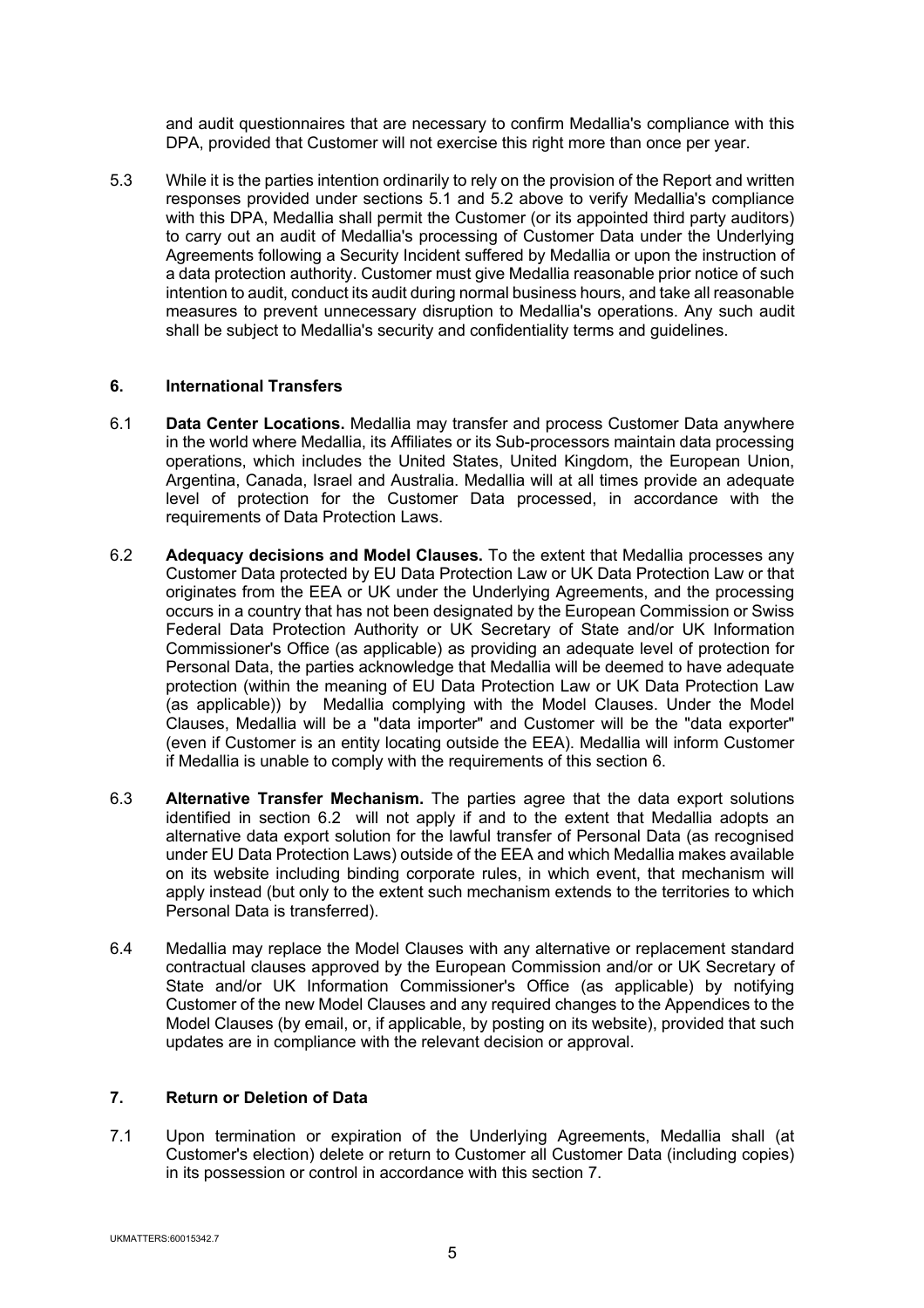- 7.2 For thirty (30) days following termination or expiry of the Underlying Agreements (the "**Data Transfer Period**"), Medallia will allow Customer to retrieve or delete any remaining Customer Data from the Medallia Products, subject to the terms and conditions set out in the Underlying Agreements. Within sixty (60) days of the end of the Data Transfer Period, Medallia will remove all personally identifiable program data from its systems.
- 7.3 Section 7.2 shall not apply to the extent Medallia is required by applicable law or order of a governmental or regulatory body to retain some or all of the Customer Data.

### **8. Data Subject Requests; Cooperation**

- 8.1 To the extent that Customer is unable to independently use Medallia's processes or controls to retrieve, correct, delete or restrict Customer Data in connection with Customer's obligations under the CCPA, EU Data Protection Law or UK Data Protection Law (as applicable), Medallia shall provide reasonable cooperation to assist Customer to respond to any requests from individuals or applicable data protection authorities relating to the processing of Personal Data under the Underlying Agreements. In the event that any such request is made directly to Medallia, Medallia shall not respond to such communication directly without Customer's prior authorization, unless legally compelled to do so. If Medallia is required to respond to such a request, Medallia will promptly notify Customer and provide it with a copy of the request unless legally prohibited from doing so.
- 8.2 If a law enforcement agency sends Medallia a demand for Customer Data (for example, through a subpoena or court order), Medallia will attempt to redirect the law enforcement agency to request that data directly from Customer. As part of this effort, Medallia may provide Customer's basic contact information to the law enforcement agency. If compelled to disclose Customer Data to a law enforcement agency, then Medallia will give Customer reasonable notice of the demand to allow Customer to seek a protective order or other appropriate remedy unless Medallia is legally prohibited from doing so.
- 8.3 To the extent Medallia is required under Data Protection Laws, Medallia shall provide reasonably requested information regarding the Services to enable the Customer to carry out data protection impact assessments or prior consultations with data protection authorities as required by law.

#### **9. General**

- 9.1 The parties agree that this DPA shall replace any existing DPA (including the Model Clauses, as applicable) the parties may have previously entered into in connection with the Medallia Products and Services.
- 9.2 Except for the changes made by this DPA, the Underlying Agreements remains unchanged and in full force and effect. If there is any conflict between this DPA and the Underlying Agreements, this DPA shall prevail to the extent of that conflict.
- 9.3 Any claims brought under the Model Clauses or this DPA shall be subject to the terms and conditions, including but not limited to, the exclusions and limitations set forth in the Underlying Agreements. Any regulatory penalties incurred by Medallia in relation to the Customer Data that arise as a result of, or in connection with, Customer's failure to comply with its obligations under this DPA or any applicable Data Protection Laws will count toward and reduce Medallia's liability under the Underlying Agreements as if it were liability to the Customer under the Underlying Agreements.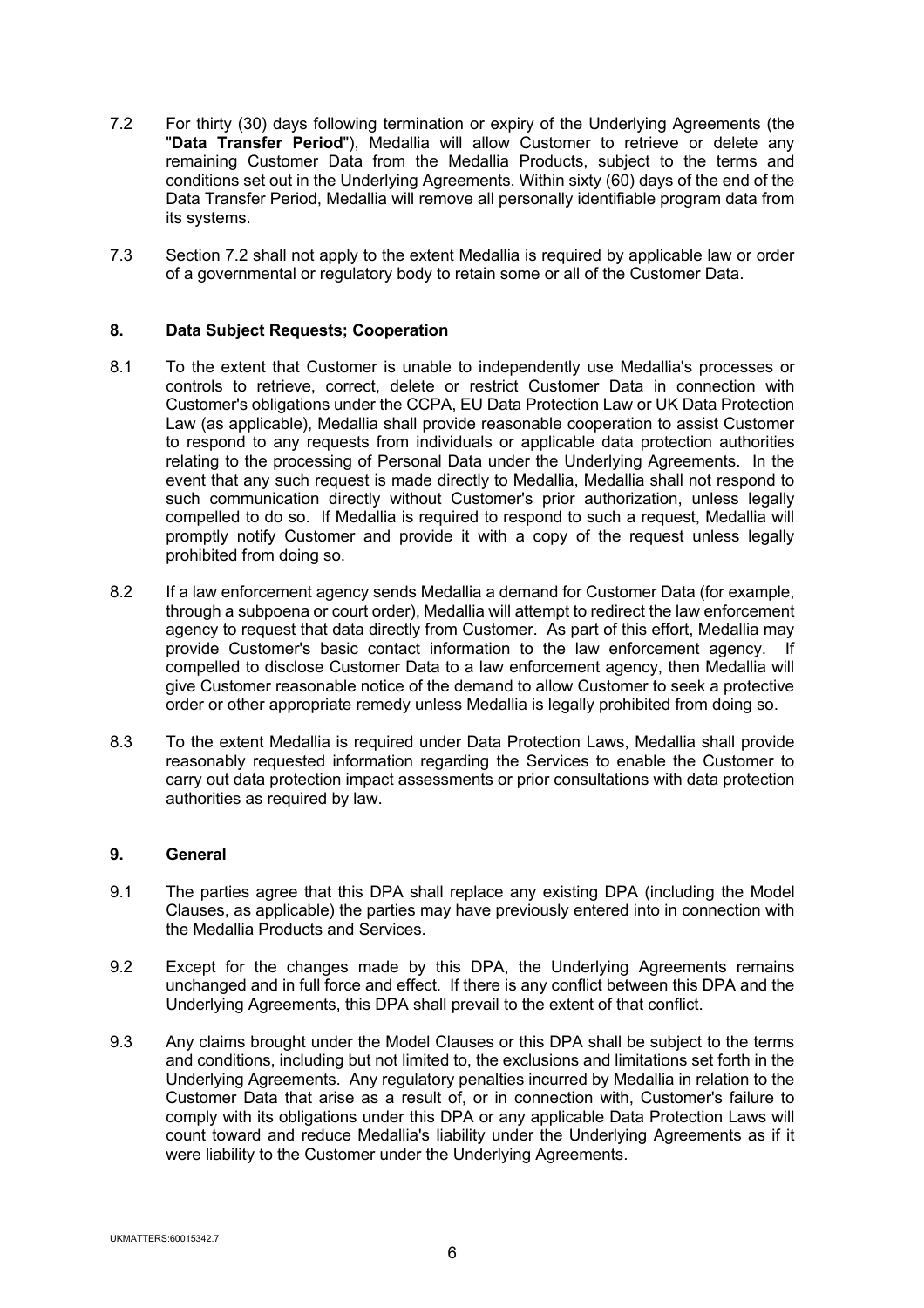- 9.4 Any claims against Medallia or its Affiliates under this DPA shall be brought solely against the entity that is a party to the Underlying Agreements. No one other than a party to this DPA, their successors and permitted assignees shall have any right to enforce any of its terms.
- 9.5 This DPA will be governed by and construed in accordance with governing law and jurisdiction provisions in the Underlying Agreements, unless required otherwise by applicable Data Protection Laws.
- 9.6 This DPA and the Model Clauses will terminate simultaneously and automatically with the termination or expiry of the Underlying Agreements.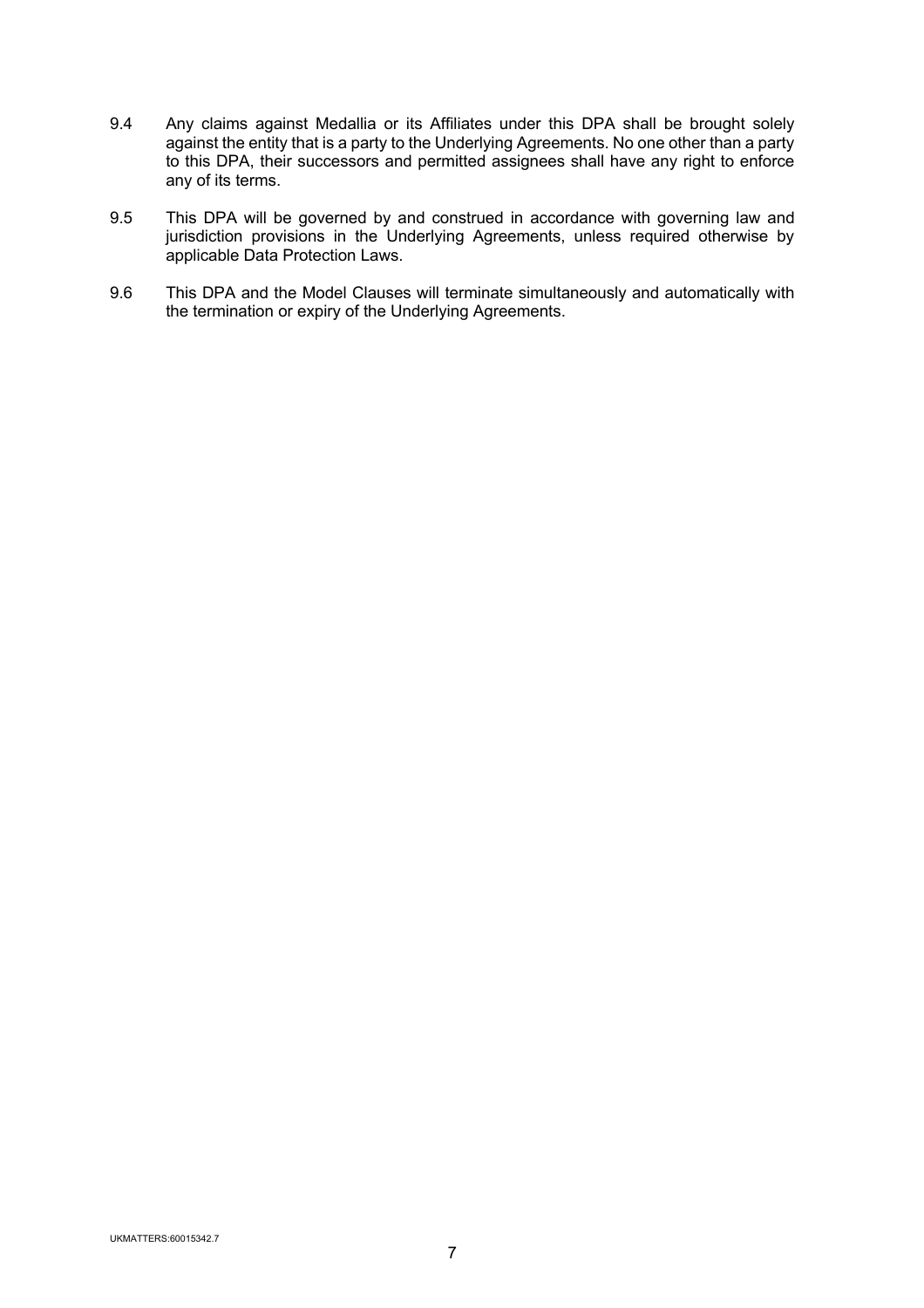#### **Annex A – Description of processing**

- (a) **Subject Matter:** The subject matter of the data processing under this DPA is the Customer Data.
- (b) **Duration:** The duration of the data processing under this DPA is until the termination or expiration of the Underlying Agreements in accordance with its terms.
- (c) **Purpose:** The purpose of the data processing under this DPA is the provision of the Medallia Products and Services to the Customer and the performance of Medallia's obligations under the Underlying Agreements or as otherwise agreed by the parties.
- (d) **Nature of the Processing:** Medallia provides the Medallia Products, which enables Customer to collect, analyze and respond to feedback from its customers, and related Services as described in the Underlying Agreements. Medallia processes Customer Data upon the instruction of the Customer in accordance with the terms of the Underlying Agreements.
- (e) **Categories of Data Subjects:** Medallia processes Personal Data relating to the following categories of data subjects:
	- (i) Prospects, customers, business partners and vendors of Customer (who are natural persons);
	- (ii) Employees or contact persons of Customer's prospects, customers, business partners and vendors;
	- (iii) Employees, agents, advisors, freelancers of Customer (who are natural persons); and
	- (iv) Customer's end-users authorized by Customer to use the Medallia Products.
- (f) **Types of Personal Data:** Customer may submit Personal Data to the Medallia Products, the extent of which is determined and controlled by Customer in its sole discretion, and which may include, but is not limited to, the following types of Personal Data:
	- (i) Identification and contact data of those data subjects who will provide feedback or other signals or take surveys (e.g., name, address, title, contact details);
	- (ii) Identification, contact data, and role information of data subjects who will access the Medallia Products (e.g., name, address, title, contact details, employer, job title, job location, area of responsibility);
	- (iii) Touchpoint information for those data subjects who will provide feedback or other signals or take surveys (e.g., transaction identifier, location visited);
	- (iv) IT information of data subjects who will provide feedback or other signals or take surveys or access the Medallia Products (e.g., IP addresses, cookies data); and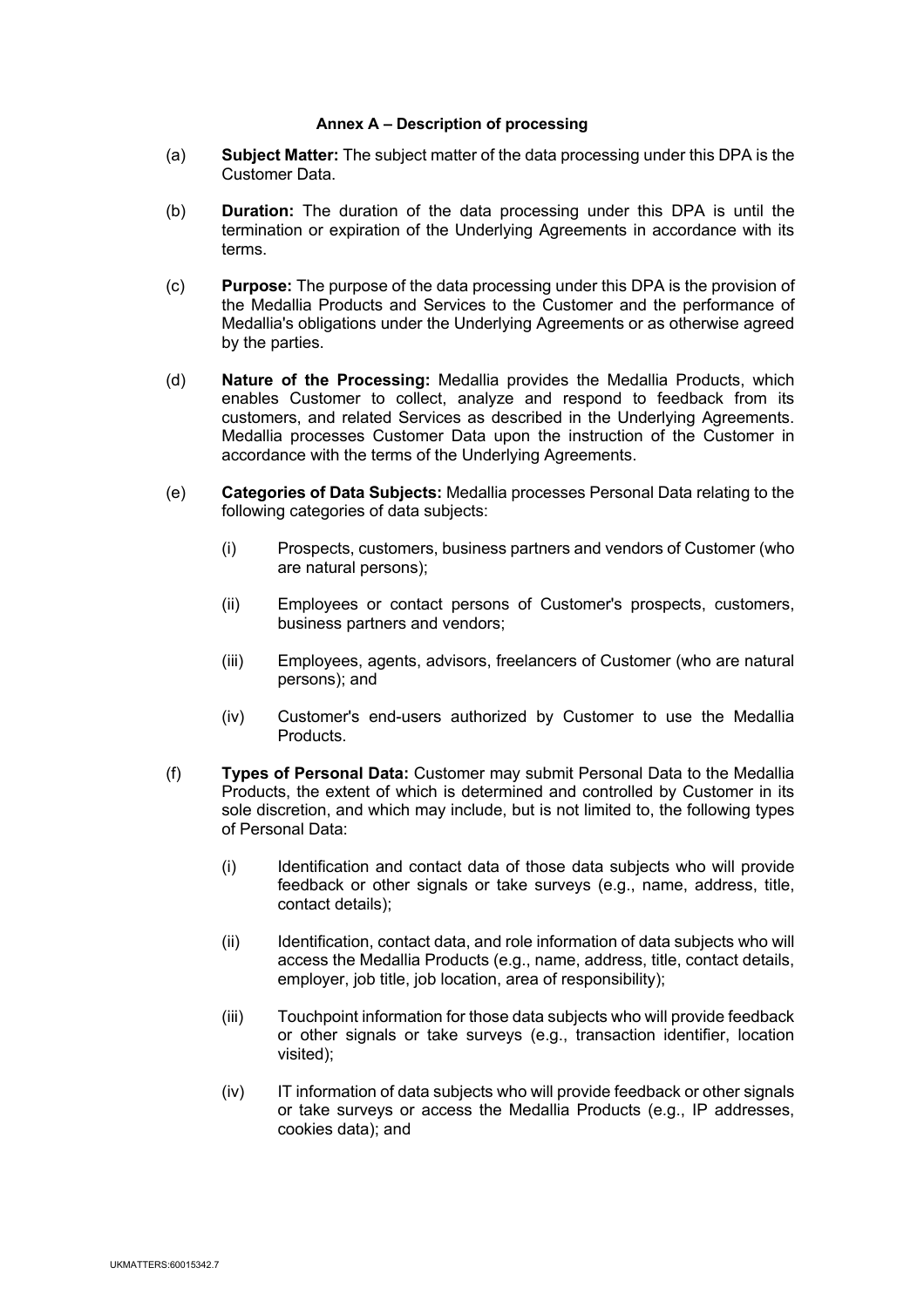- (v) Other categories of data Customer may choose to send to Medallia or collect through the Medallia Products (e.g., open-ended experience feedback, ideas, video feedback, reward program membership).
- (g) **Special category Personal Data (if applicable):** None.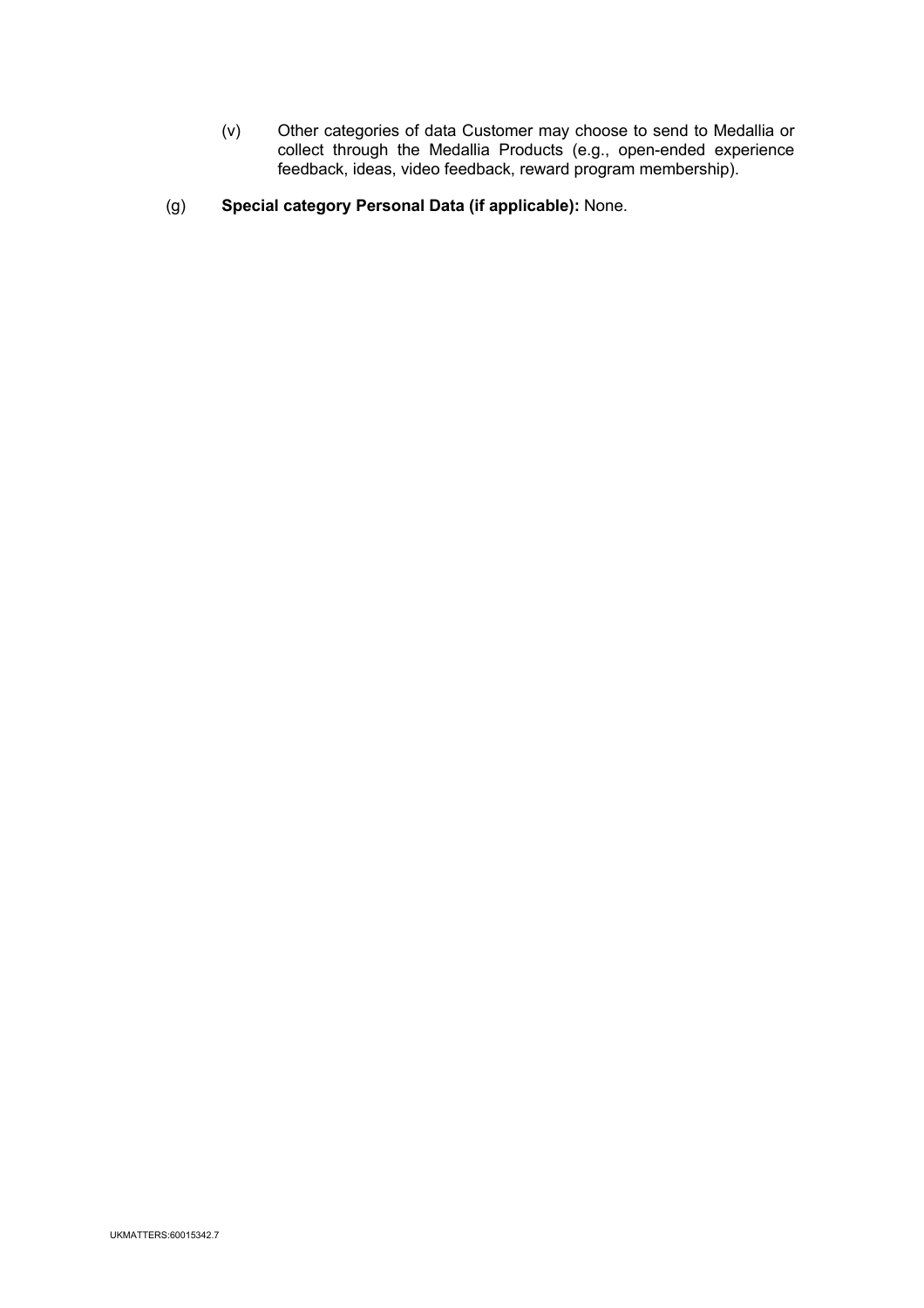#### **Annex B – Security Measures**

Medallia maintains and manages a comprehensive written security program designed to protect: (a) the security and integrity of Customer Data; (b) against threats and hazards that may negatively impact Customer Data; and (c) against unauthorized access to Customer Data. Medallia's security program includes the following:

# **1. Risk Management**

- a. Conducting an annual risk assessment designed to identify threats and vulnerabilities in the administrative, physical, legal, regulatory, and technical safeguards used in the Medallia Products.
- b. Maintaining a documented risk remediation process to assign ownership of identified risks, establish remediation plans and timeframes, and provide for periodic monitoring of progress.

## **2. Information Security Program**

- a. Maintaining a documented comprehensive information security program. This program will include policies and procedures aligning with industry best practices, such as ISO 27001/27002.
- b. Such information security program shall include, as applicable: (i) adequate physical security of all premises in which Customer Data will be processed and/or stored; (ii) reasonable precautions taken with respect to Medallia personnel employment; and (iii) an appropriate network security program.
- c. These policies will be reviewed and updated by Medallia management annually.

## **3. Organization of Information Security**

- a. Assigning security responsibilities to appropriate Medallia individuals or groups to facilitate protection of the Medallia Products environment and associated assets.
- b. Establishing information security goals to be met.

#### **4. Human Resources Security**

a. Medallia employees undergo comprehensive screening during the hiring process. Background checks and reference validation will be

performed to determine whether candidate qualifications are appropriate for the proposed position. Subject to any restrictions imposed by applicable law and based on jurisdiction, these background checks include criminal background checks, employment validation, and education verification as applicable.

- b. Ensuring all Medallia employees are subject to confidentiality and non-<br>disclosure commitments before commitments before access is provisioned to Medallia Products and/or Customer Data.
- c. Ensuring applicable Medallia employees receive security and privacy awareness training designed to provide such employees with information security knowledge to provide for the security, availability, and confidentiality of Customer Data.
- d. Upon Medallia employee separation or change in roles, Medallia shall ensure any Medallia employee access is revoked in a timely manner and all Medallia assets, both information and physical, are returned.

## **5. Asset Management**

- a. Maintaining asset and information management policies and procedures. This includes ownership of assets, an inventory of assets, classification guidelines, and handling standards pertaining to Medallia assets.
- b. Maintaining media handling procedures to ensure media containing Customer Data is encrypted and stored in a secure location subject to strict physical access controls.
- c. When a storage device has reached the end of its useful life, procedures include a decommissioning process that is designed to prevent Customer Data from being exposed to unauthorized individuals using the techniques recommended by NIST to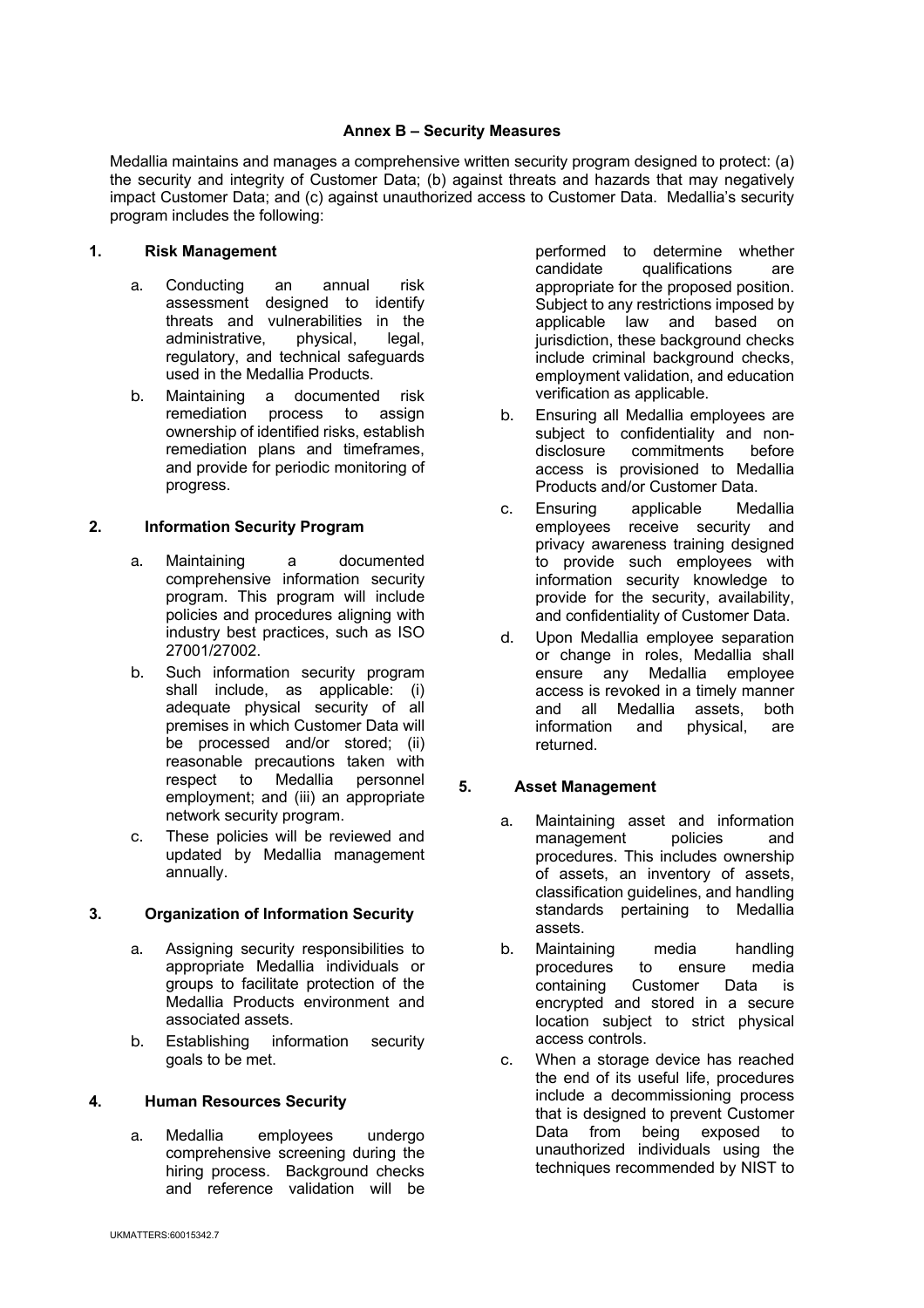destroy data as part of the decommissioning process.

d. If a hardware device is unable to be decommissioned using these procedures, the device will be virtually shredded, degaussed, purged/wiped, or physically destroyed in accordance with industry-standard practices. Devices used in the administration of the Medallia Products that have been decommissioned will be subjected to these or equally effective standards.

### **6. Access Controls**

- a. Maintaining a logical access policy and corresponding procedures. The logical access procedures will define the request, approval and access provisioning process for Medallia personnel. The logical access process will restrict Medallia user (local and remote) access based on the principle of least privilege for applications and databases. Medallia user access recertification to determine access and privileges will<br>be performed periodically. be performed periodically. Procedures for onboarding and offboarding Medallia personnel users in a timely manner will be documented. Procedures for Medallia personnel user inactivity threshold leading to account suspension and removal threshold will be documented.
- b. Limiting access to Customer Data to its personnel who have a need to access Customer Data as a condition to Medallia's performance of the services under this Agreement. Medallia shall utilize the principle of "least privilege" and the concept of "minimum necessary" when determining the level of access for all Medallia users to Customer Data. Medallia shall require strong passwords subject to complexity requirements and periodic rotation.

## **7. System Boundaries**

a. The systems that compose a functioning Medallia cloud platform for the Products are limited to shared components such as network devices, servers, and software that are physically installed and operating within Medallia's Internet-enabled network infrastructure. This system

boundary also includes the network connectivity, power, physical security, and environmental services provided by the third-party provider that owns and operates the data centers in which this network infrastructure is collocated.

b. Medallia is not responsible for any system components that are not within this system boundary, including network devices, network connectivity, workstations, servers, and software owned and operated by the Customer or other third parties. Medallia may provide support for these components at its reasonable discretion.

## **8. Encryption**

- a. Customer maintains ownership of the encryption all Customer Data uploaded to their Products through the full lifecycle period. Customer Data may be uploaded via SFTP, TLS/SSL, or through an Medallia services API over a TLS/SSL connection to the Medallia cloud platform. Medallia will configure TLS and/or SSL certificates.
- b. Customer Data shall be encrypted at rest at the storage-level.

## **9. Physical and Environment Security**

- a. Medallia products and customer data are hosted at providers who have demonstrated compliance with one or more of the following standards (or a reasonable equivalent): International Organization for Standardization ("ISO") 27001 and/or American Institute of Certified Public<br>Accountants ("AICPA") Service Accountants ("AICPA") Service Organization Controls ("SOC") Reports for Services Organizations. These providers provide Internet connectivity, physical security, power, and environmental systems and services for the Medallia cloud platform used for the Products.
- b. An N-tiered architecture is used to support presentation, application, processing, and data services. For enhanced security in the Medallia cloud platform, technologies such as firewalls, intrusion detection and prevention, and vulnerability management are used.